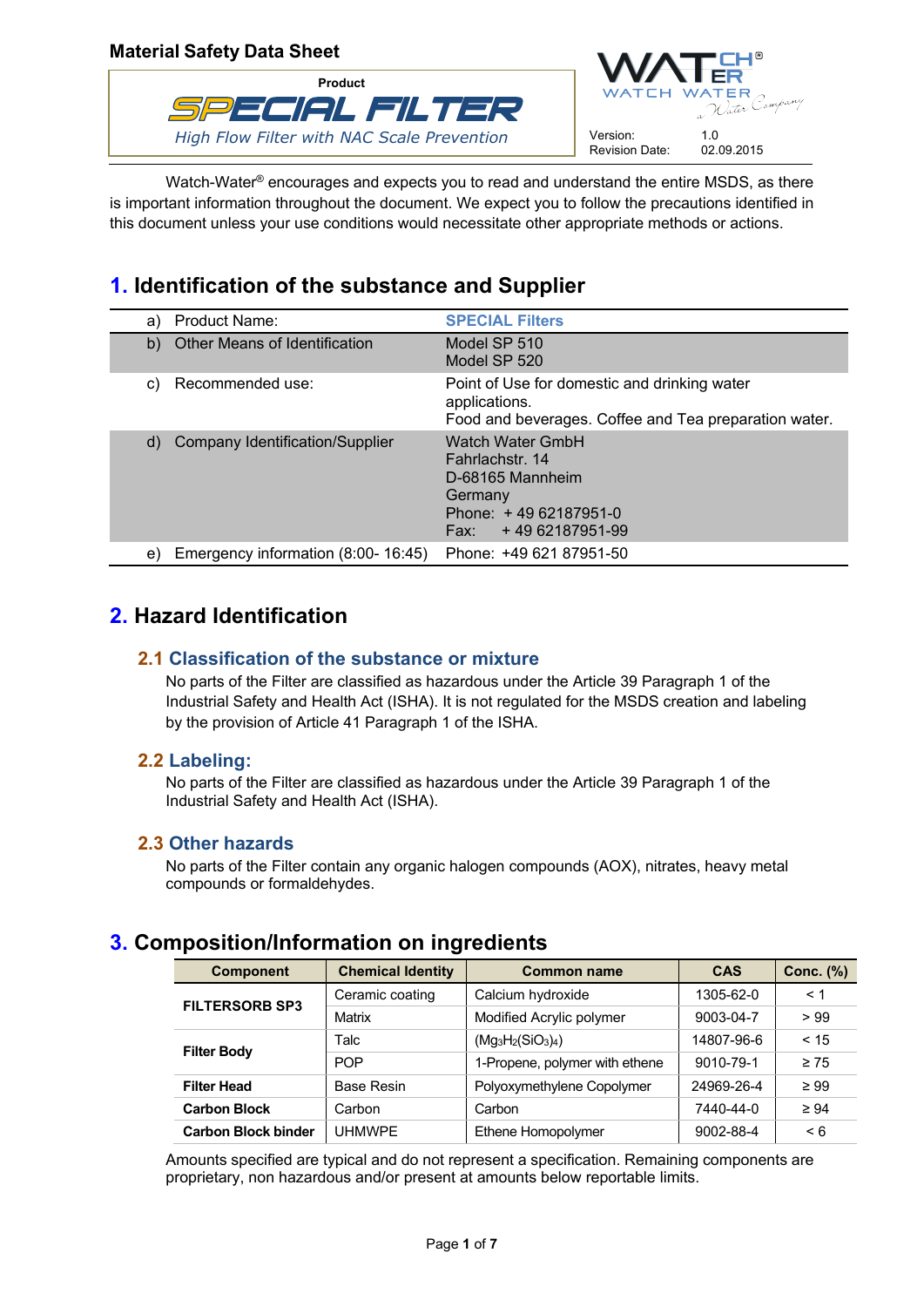



# **4. First-Aid Measures**

## **4.1 General Information:**

*4.1.1 Eye contact: No specific information available on the product. Polymer particles can cause mechanical irritation.*

*4.1.2 Skin contact: Hot or molten material has the potential to cause thermal burns. Polymer particles can cause mechanical irritation.*

*4.1.3 Inhalation: No specific information available on the product. Pellets are not considered an inhalation hazard*

*4.1.4 Ingestion: No specific information available on the product, however, low toxicity by this route is expected based on the biological activity of high molecular weight polyacetal polymers.*

### **Note to physician:**

**Treatment:** Treat according to symptoms (decontamination, vital functions), no known specific antidote.

# **5. Fire Fighting Measures**

The product is non-combustible.

## **5.1 Extinguishing media**

**•** P378: Extinguish with water, foam, CO<sub>2</sub>, dry chemical

## **5.2 Unsuitable extinguishing media:**

None known

## **5.3 Exposure hazards:**

• None known

## **5.4 Combustion products:**

• carbon oxides

#### **5.5 Protective equipment:**

Firefighters and other exposed, wear self-contained breathing apparatus and protective suit.

## **6. Accidental Release Measures**

## **6.1 Environmental precautions:**

• Keep out of drains and water sources

## **6.2 Methods for cleaning up:**

Vacuum or sweep up material and placed in a designated waste container.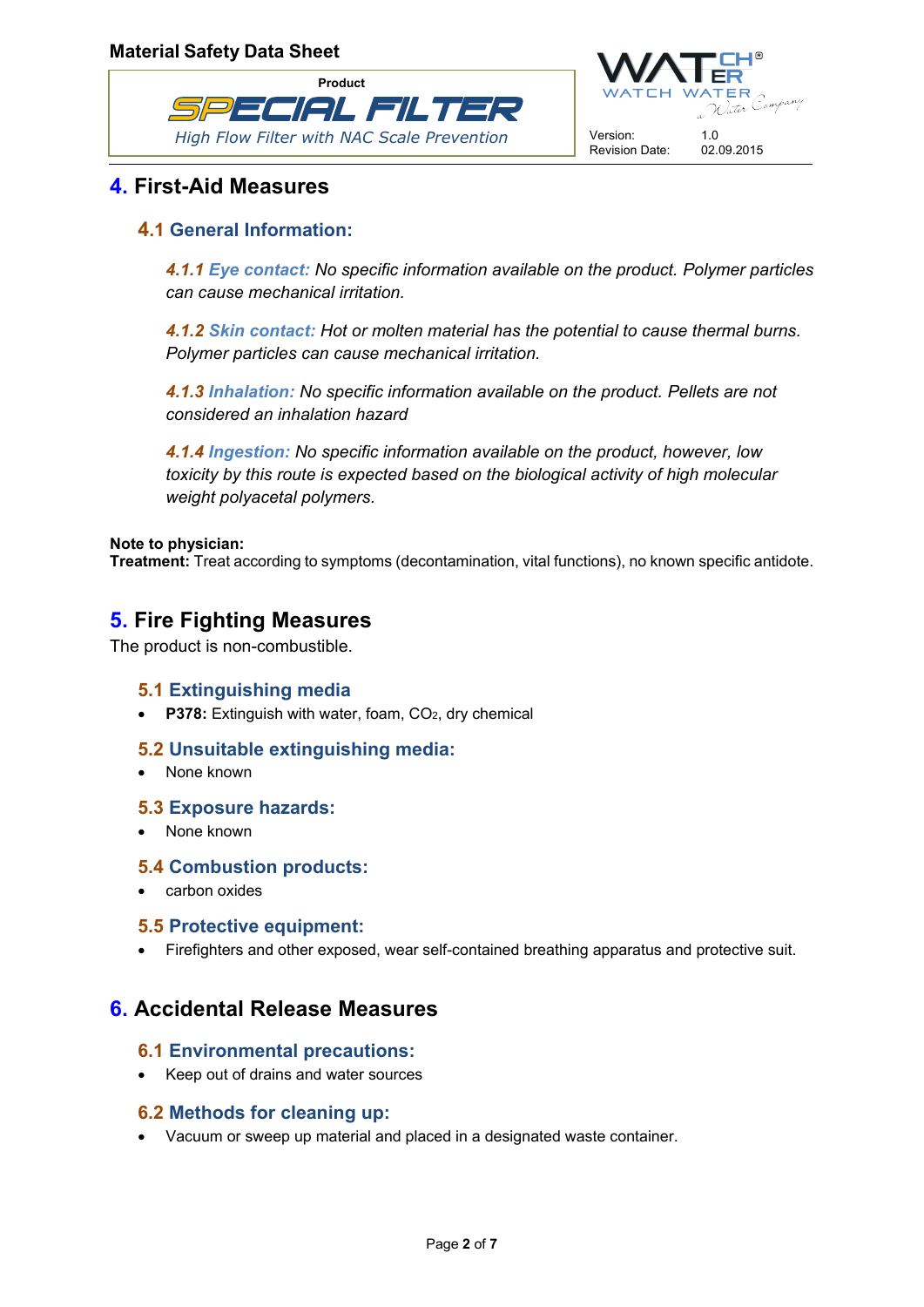



# **7. Handling and Storage**

## **7.1 Handling**

• Normal equipment handling.

## **7.2 Storage**

| Code | Storage precautionary<br>statements                                       | Hazard<br><b>Class</b> | Hazard<br>Category | <b>Conditions for use</b>                                                                                                 |
|------|---------------------------------------------------------------------------|------------------------|--------------------|---------------------------------------------------------------------------------------------------------------------------|
| P412 | Store at a temperature not<br>exceeding $40^{\circ}$ C (104 $^{\circ}$ F) | n/a                    | n/a                | Media might lose moisture at higher<br>temperature and this might damage the scale-<br>prevention media's active surface. |

# **8. Exposure Control/Personal Protection**

## **8.1 Exposure limit:**

• None

## **8.2 Personal protective equipment (PPE):**

### *8.2.1 Respiratory protection:*

- Respiratory protection if dust is formed.
- In case of insufficient ventilation, use an appropriate approved particulate respirators (for example EN 143 or 149, type P2 or FFP2).

#### *8.2.2 Eye protection:*

• Have eye flushing equipment available.

#### *8.2.3 Skin protection:*

- Suitable material: latex, chloroprene, butyl rubber, nitrile rubber, neoprene.
- Wear appropriate protective clothing. Avoid skin contact with the spilled product.

#### *8.2.4 General protective and hygienic measures:*

Avoid contact with the eyes and skin.

# **9. Physical and Chemical Properties**

#### **Material: FILTERSORB SP3**

| Appearance                                   | White/opaque solid granules |
|----------------------------------------------|-----------------------------|
| Odor                                         | <b>Odorless</b>             |
| Odor threshold                               | n/a                         |
| pH (10 g/l)                                  | $6.5 - 8.0$                 |
| Melting point/freezing point                 | n/a                         |
| Initial boiling point and boiling range      | n/a                         |
| Flash point                                  | n/a                         |
| Evaporation rate                             | Does not evaporate          |
| Flammability                                 | Non-flammable               |
| Upper/lower flammability or explosive limits | n/a                         |
| Vapor pressure                               | n/a                         |
| Vapor density                                | n/a                         |
| Relative density                             | 780-800 kg/m <sup>3</sup>   |
| Solubility                                   | Non-soluble                 |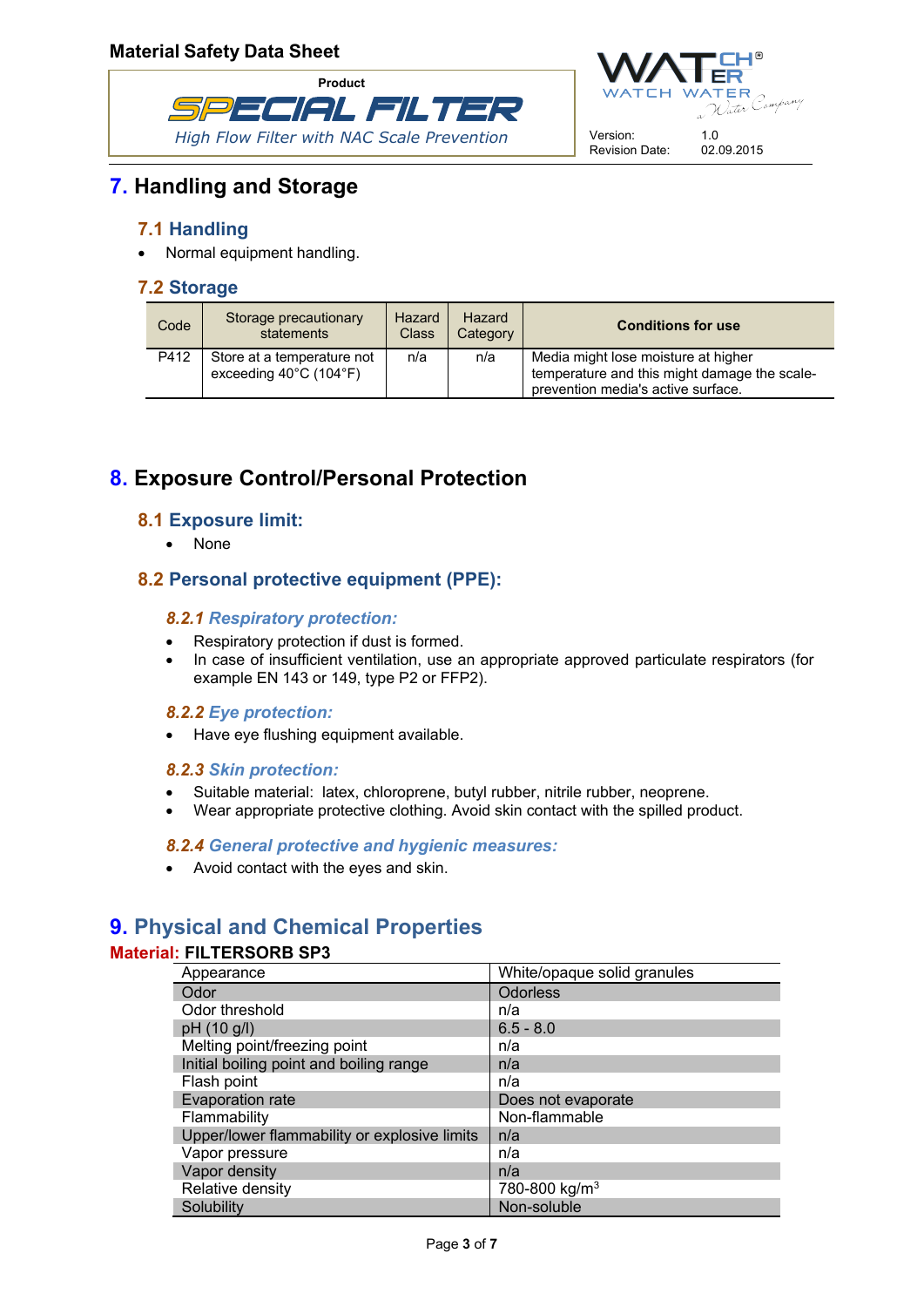



Version: 1.0<br>Revision Date: 02.09.2015 Revision Date:

| Partial coefficient (n-octanol/water) | n/a                                     |
|---------------------------------------|-----------------------------------------|
| Auto-ignition temperature             | Does not auto ignite                    |
| Decomposition temperature             | $\geq 100^{\circ}$ C (212 $^{\circ}$ F) |
| Viscosity                             | n/a                                     |

### **Material: Filter Body (POP)**

| Appearance                          | White solid (under normal temperature) |
|-------------------------------------|----------------------------------------|
| Odor                                | Slight characteristic odor             |
| Physical state                      | solid                                  |
| <b>Melting Point</b>                | 165 °C (329 °F)                        |
| Solubility                          | Not soluble                            |
| Upper/Lower explosion limit density | 1.03 $g/cm^{3}$                        |

### **Material: Filter Head** (Polyoxymethylene Copolymer)

| Appearance           | White solid (under normal temperature) |
|----------------------|----------------------------------------|
| Odor                 | Slight characteristic odor             |
| Physical state       | solid                                  |
| Vapor Pressure       | $< 0.001$ mm Hg                        |
| <b>Melting Point</b> | 165 °C (329 °F)                        |
| Solubility           | Not soluble                            |

### **Material: Carbon block**

| Appearance           | <b>Black</b>                |
|----------------------|-----------------------------|
| Odor                 | odorless                    |
| Physical state       | solid                       |
| Ignition temperature | $\geq$ 350 °C () Not        |
| Solubility           | soluble                     |
| <b>Bulk density</b>  | 500 - 520 kg/m <sup>3</sup> |

#### **Material: Carbon block binder** (Ethene Homopolymer)

| Appearance     | White powder               |
|----------------|----------------------------|
| Odor           | Slight characteristic odor |
| Physical state | solid                      |
| Solubility     | Not soluble                |

# **10. Stability and Reactivity**

## **10.1 Reactivity:**

- The products are stable and do not react under normal condition of use, handling and storage.
- **Thermal decomposition/conditions to be avoided:** No decomposition if used according to specifications. Body polymer could be damage under heat over 170 °C

## **10.1 Chemical stability:**

All parts of the Filter have NFPA labeling: 0 Stable

## **10.2 Possibility of Hazardous reactions:**

• None known

#### **10.3 Conditions to avoid:**

Avoid contact with mineral acids, excessive heat and bases/alkalis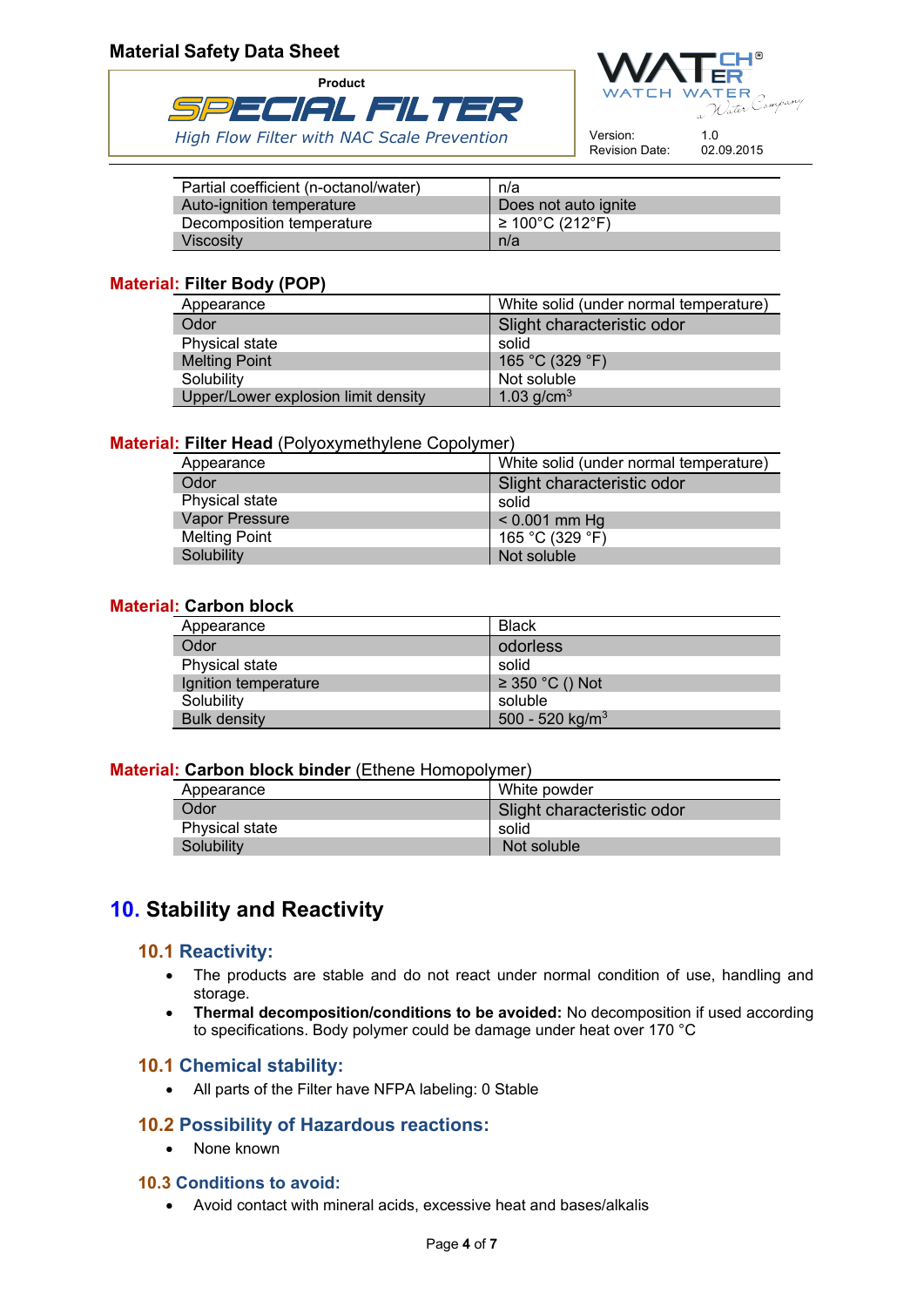



Avoid storing at high temperatures or in direct sunlight.

### **10.4 Materials to avoid:**

- Avoid Contact with strong oxidizing agents and alkaline substances.
- Metals like iron, manganese, copper can foul the media surface in soluble (ionic) form.

### **10.5 Incompatible Materials:**

No data available

#### **10.6 Hazardous decomposition products:**

No data available

# **11. Toxicological Information**

FILTERSORB SP3 and none of its composition substances are categorized as "toxic" under the GHS guideline.

## **11.1 Acute toxicity:**

Oral LD50 (rat) >5000 mg/kg (FILTERSORB SP3)

### **11.2 Skin corrosion/irritation:**

- Skin corrosion: No corrosive damage on the skin
- Skin irritation: No irritation of the skin and mucous membranes

#### **11.3 Serious eye damage/irritation:**

Eye: No damage to eyes

#### **11.4 Respiratory or skin sensitization:**

• No sensitizing effect known.

#### **11.5 Mutagenicity (Ames test):**

- Genotoxicity in vitro: Negative for Salmonella typhimurium mutagenic studies
- Genotoxicity in vivo: no data available

#### **11. 6 Carcinogenicity:**

- No parts of the Filter are classifiable as a human carcinogen.
- No parts of the Filter are contain any ingredient designated as probable or suspected human carcinogens by: IARC and ACGIH

#### **11.7 Reproductive toxicity:**

 No parts of the Filter contain any ingredient designated as probable or suspected reproductive toxicity accordingly Dangerous Substances Directive 67/548/EEC

#### **11.8 STOT Single exposure:**

No data available

#### **11.9 STOT repeated exposure:**

• No data available

#### **11.10 Aspiration Hazard:**

No data available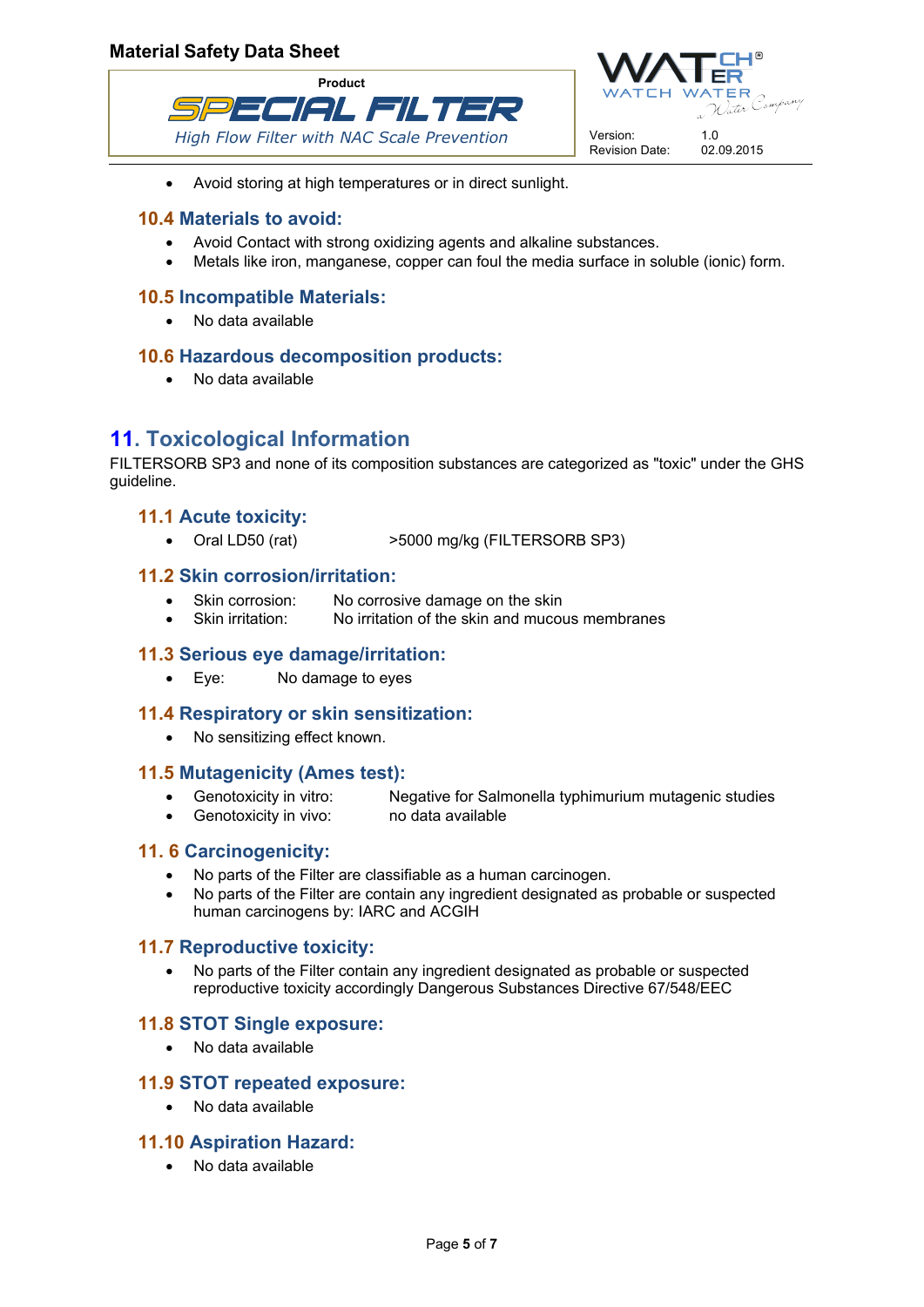



# **12. Ecological Information**

This product is not classified as dangerous for environment.

## **12. 1 Toxicity:**

### *12. 1.1 Aquatic toxicity to fish:*

- No parts of the Filter presents no hazard to Aquatic life forms
- *12. 1.2 Toxicity to aquatic plants:*
- No further relevant information available

### *12.1.3 Bio-accumulative potential:*

• Not applicable

### *12.1.4 Mobility in soil:*

No further relevant information available

### *12.1.5 Environmental data:*

• Presents no hazard to the environment

#### *Remark:*

No parts of the Filter are classified as dangerous for environment.

# **13. Disposal considerations**

## **13.1 Product Disposal:**

- Dispose of wastes in an approved waste disposal facility.
- In accordance with local and national regulations.

## **13.2 Advice on cleaning and disposal of packaging:**

- Contained packaging should be completely emptied.
- After being properly cleaned, it can be reused.

# **14. Transport Information**

## **14.1 Land Transport (ADR/RID/ADN):**

Not classified as dangerous good under transport regulations

## **14.2 Sea Transport (IMDG/IMO):**

Not classified as dangerous good under transport regulations

## **14.3 Air Transport (IATA/ICAO):**

Not classified as dangerous good under transport regulations

## **15. Regulatory Information**

- Labeling according to EU guidelines
- **Hazard Symbols:** none
- We recommend the following safety precautions: *S-phrases:*